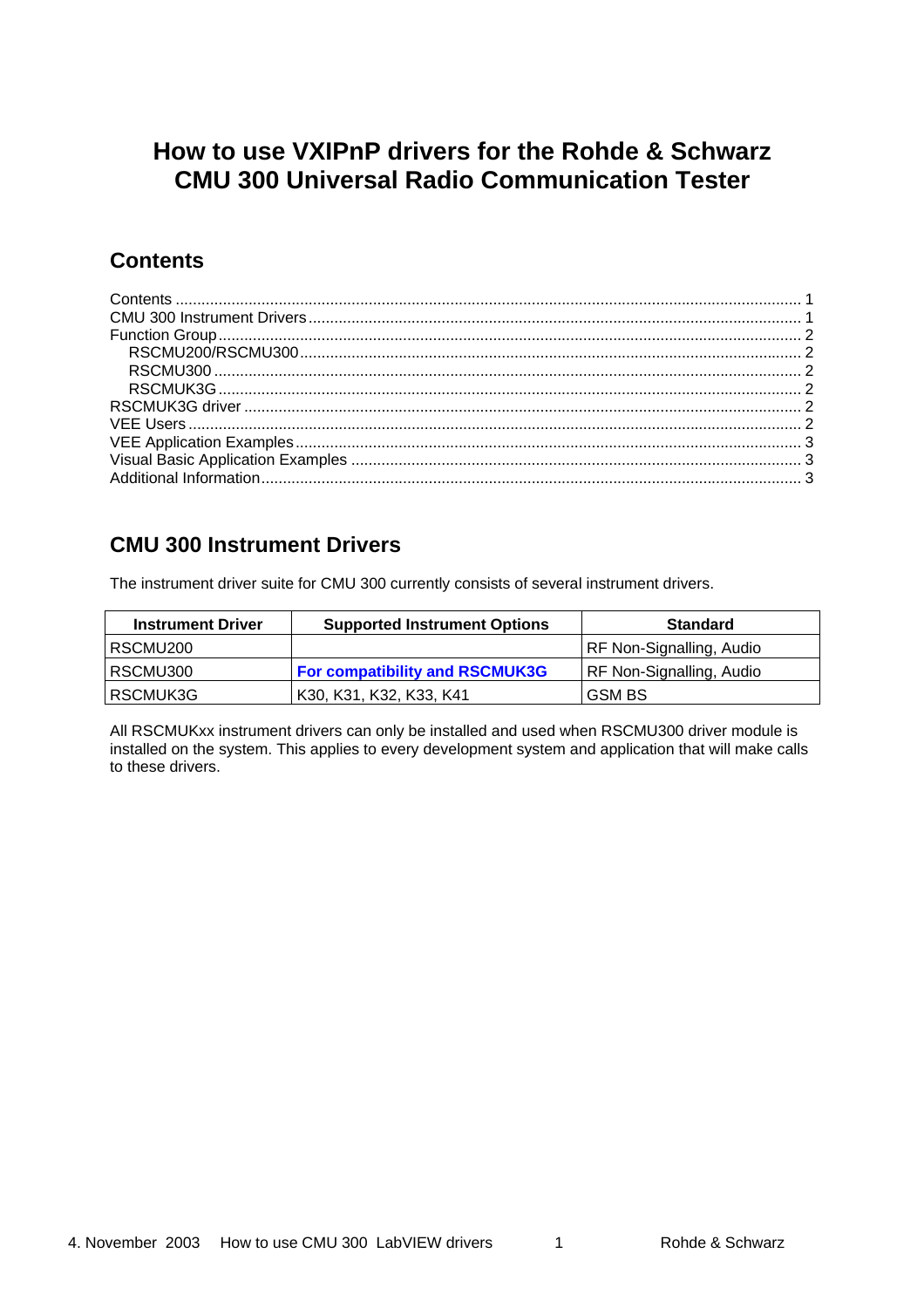## <span id="page-1-0"></span>**CMU 300 Function Groups**

Each function group on the instrument represents a separate VISA session to the instrument. The following table shows initialize and close functions that should be used to initialize and close each currently supported function group.

| <b>Function Group</b>   | <b>Initialize Function</b>          | <b>Close Function</b>     |
|-------------------------|-------------------------------------|---------------------------|
|                         | Not used for VEE                    | Not used for VEE          |
|                         |                                     |                           |
| RSCMU200/RSCMU300       |                                     |                           |
| RSCMU BASE              | RSCMU_Init_Base<br>RSCMU_Close_Base |                           |
| RSCMU_RF_NSIG           | RSCMU_Init_RF_NSig                  | RSCMU_Close_RF_NSig       |
| RSCMU_AUDIO_NSIG        | RSCMU_Init_Audio_NSig               | RSCMU_Close_Audio_NSig    |
|                         |                                     |                           |
| RSCMU300                | For compatibility and RSCMUK3G only |                           |
| RSCMU300_BASE           | RSCMU300_Init_Base                  | RSCMU300_Close_Base       |
| RSCMU300_RF_NSIG        | RSCMU300_Init_RF_NSig               | RSCMU300_Close_RF_NSig    |
| RSCMU300_AUDIO_NSIG     | RSCMU300_Init_Audio_NSig            | RSCMU300_Close_Audio_NSig |
|                         |                                     |                           |
| <b>RSCMUK3G</b>         |                                     |                           |
| RSCMU300_GSM400BS_NSIG  | RSCMU300_Init_GSM_NSig              | RSCMU300_Close_GSM_NSig   |
| RSCMU300_GSM400BS_SIG   | RSCMU300_Init_GSM_Sig               | RSCMU300_Close_GSM_Sig    |
| RSCMU300_GSM850BS_NSIG  | RSCMU300_Init_GSM_NSig              | RSCMU300_Close_GSM_NSig   |
| RSCMU300_GSM850BS_SIG   | RSCMU300_Init_GSM_Sig               | RSCMU300_Close_GSM_Sig    |
| RSCMU300_GSM900BS_NSIG  | RSCMU300_Init_GSM_NSig              | RSCMU300_Close_GSM_NSig   |
| RSCMU300_GSM900BS_SIG   | RSCMU300_Init_GSM_Sig               | RSCMU300_Close_GSM_Sig    |
| RSCMU300_GSM1800BS_NSIG | RSCMU300_Init_GSM_NSig              | RSCMU300_Close_GSM_NSig   |
| RSCMU300_GSM1800BS_SIG  | RSCMU300_Init_GSM_Sig               | RSCMU300_Close_GSM_Sig    |
| RSCMU300_GSM1900BS_NSIG | RSCMU300_Init_GSM_NSig              | RSCMU300_Close_GSM_NSig   |
| RSCMU300_GSM1900BS_SIG  | RSCMU300_Init_GSM_Sig               | RSCMU300_Close_GSM_Sig    |

For more information regarding the CMU 300 VXIPnP instrument drivers, please read the readme.txt file that comes with each driver.

#### **RSCMUK3G driver**

Please use the RSCMU300 Base driver. It is necessary to install the CMU200/CMU300 VXIPnP driver first.

#### **VEE Users**

In addition, the required settings for VEE for every driver are specified as standard in the Readme.txt file.

VEE initializes the measuring instruments when a driver function is first called up. Contrary to other programs (LabWindows/CVI, LabVIEW, Visual C++, Visual Basic etc.) dynamic management of secondary addresses in the program is not possible. The Universal Radio Communication Tester CMU features different functional groups, each with their own